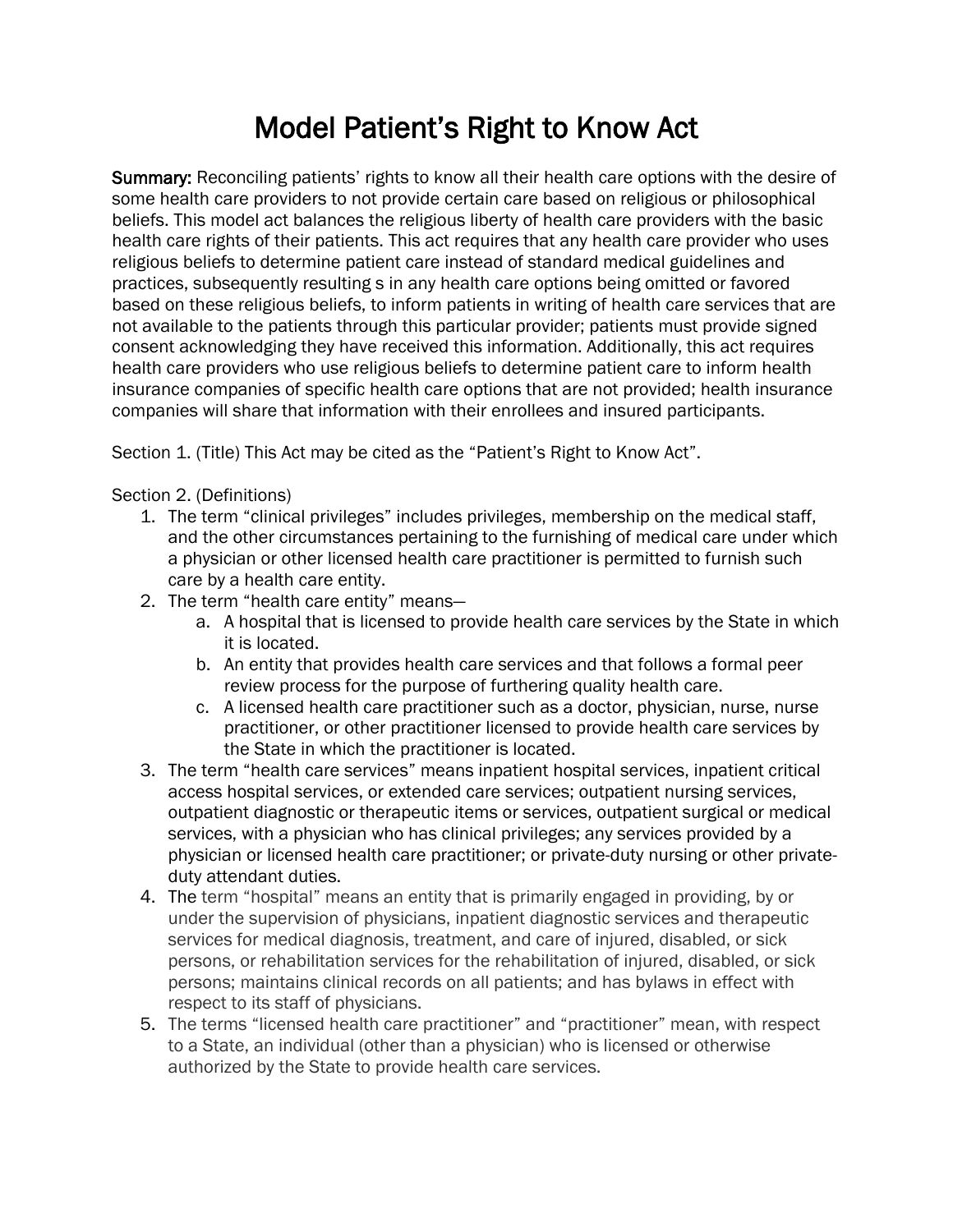- 6. The term "physician" means a doctor of medicine or osteopathy or a doctor of dental surgery or medical dentistry legally authorized to practice medicine and surgery or dentistry by a State (or any individual who, without authority holds himself or herself out to be so authorized).
- 7. The term "State" means the 50 States, the District of Columbia, Puerto Rico, the Virgin Islands, Guam, American Samoa, and the Northern Mariana Islands.
- 8. The term "religious beliefs" means any set of philosophical or religious beliefs, guidelines, decrees, directives, or other instructions determining patient care that is not based on legal, peer-reviewed, or scientifically accepted standards of health care, and may be imposed on health care entities through employment or clinical privileges.

Section 3. Not later than 12 months after the effective date of this Act, a health care entity which does not provide certain health care services based on the religious beliefs of the entity shall adopt a policy that provides a complete list of health care services that will not be provided to patients of the health care entity, based on the entity's religious beliefs. Prior to initiation of treatment or in the case of an emergency as soon as the patient is able or patient's representative is available, the health care entity which adopted such a policy shall provide a written notice to every patient that includes the list of services that will not be provided by the entity based on the entity's religious beliefs and requires the patient or patient's representative to acknowledge receipt of the notice and the list of services that will not be provided.

Section 4. Not later than 12 months after the effective date of this Act, health care entities shall provide a complete list of any health care services the health care entity will not provide based on religious beliefs to all group health plan providers and health insurance issuers offering group or individual health insurance coverage from whom the health care entity seeks and accepts payments. The health care entities shall prominently list on the entities' websites the health care services that will not be provided to patients based on the entities' religious beliefs and shall provide the list of health care services not provided based on the entities' religious beliefs upon request to any person.

Section 5. Not later than 18 months after the effective date of this Act, group health plan providers and health insurance issuers offering group or individual health insurance coverage shall provide enrollees with a list of any health care entities within their network of health care providers that do not provide certain health care services based on religious beliefs and provide a list of health care services that will not be provided by each health care entity listed. Such information shall also be available on the providers' and issuers' websites.

Section 6. Not later than 12 months after the effective date of this Act, a health care entity that does not provide health care services based on religious beliefs shall inform any State or Federal agency that licenses the health care entity of all health care services that are not provided. State and Federal agencies that enroll or otherwise oversee the application of health care entities into state or federal health care reimbursement programs shall amend the application process to include a requirement that health care entities disclose any health care services the entity does not provide based on the entity's religious beliefs.